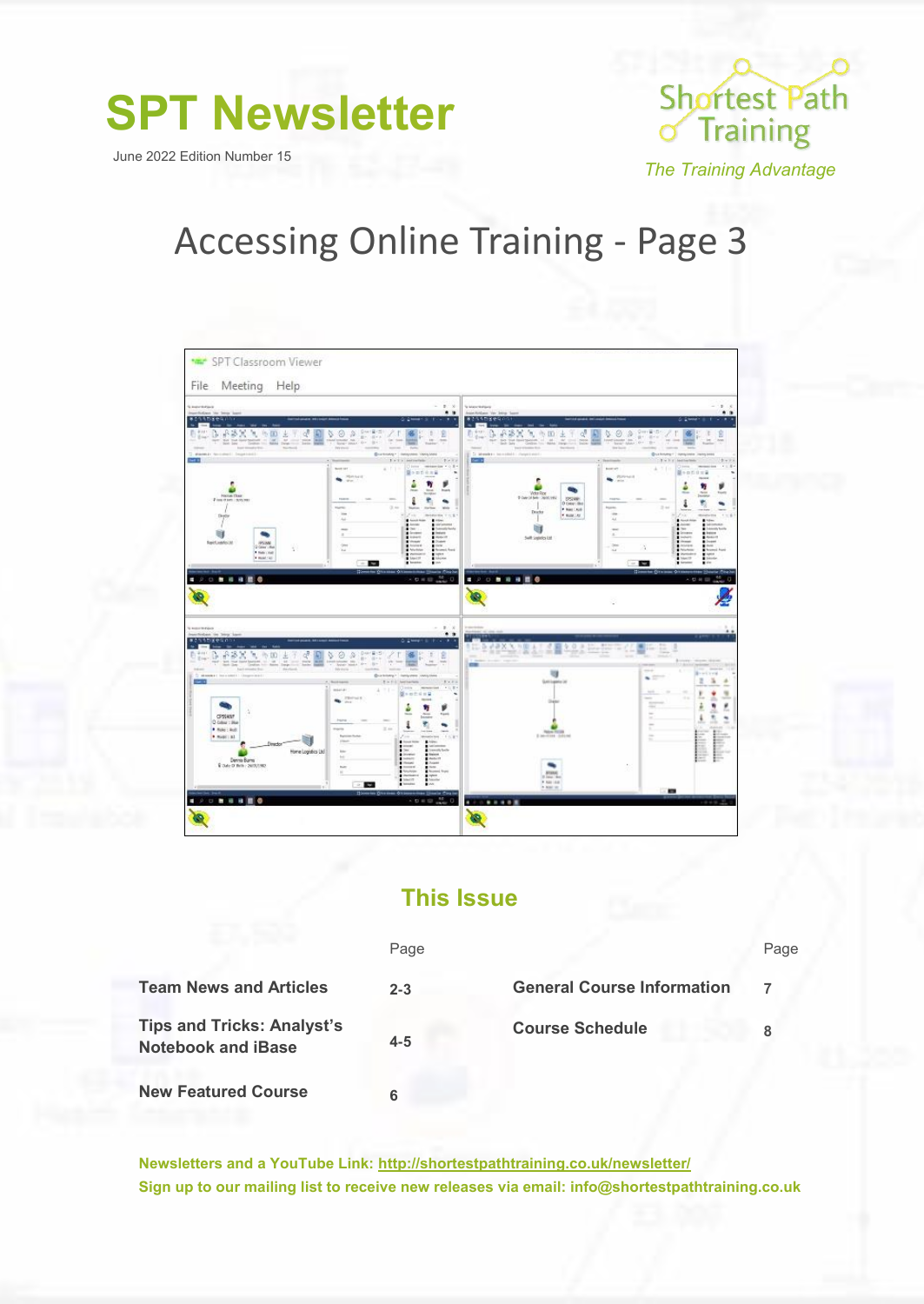## **Team News**

## **What's new in 2022?**

Welcome to our 15th Newsletter Spring has sprung and we are now transitioning into the summer season.



A lot has happened since our last update.

We have all been busy with our

courses, which has been great to see you all whether this has been online or in our classroom. We have also been delivering more and more closed courses with organisations wishing to take the opportunity to have all the delegates trained at the same level at the same time. If this is something that you feel would assist you and your colleagues, please do get in contact with the team where we can discuss your options in more detail with you.

### **Holly's News**

We are delighted to let you know Holly now has a lovely baby boy called James. He sounds delightful and we are looking forward to meeting him (and Holly) soon for a catchup.

### **Janet's News**

One of our Director's, Janet Warner, has now officially retired from the training side of the business, but remains involved at a Director level, hopefully Janet will have her feet up!!

### **i2 Group News**

As you may have heard, on the 4th of January 2022 Harris Computer Corporation bought i2 from IBM. We continue to work closely with the team to ensure



that all i2 users can have access to the training that they require. We can also put you in touch with the right person within i2 should you not know the best person to talk to around your use/requirements of the software.

**<https://i2group.com/>**

## **LinkedIn**

Don't forget you can follow us on Linkedin where you will get access to exclusive Tips & Tricks and news throughout the year. If you would like us to include anything else which you feel would be of interest to our followers, please get in touch where we can discuss your ideas and see



Shortest Path Training Ltd.

if this is possible. We want to make this a page for you , and for you to get the most out of. You can even post a question to us via this means if you wish. Or open a discussion and get feedback from the Analyst's that are following us, giving you another route to networking.

### **In other news**

Our team will be at the Investigators National Analyst's Conference at Wyboston Lakes, in Bedfordshire, on the  $28^{th}$  &  $29^{th}$  June, giving you the opportunity to talk to the team in person or to see us



in action with our Tips & Tricks session on the first day, where you will be able to learn how some of the software functionality can help you in your dayto-day work.

Shortest Path Training are proud to support this event and are really looking forward to seeing you all in person. To book your place on this conference please send the delegate name(s) , email address(s) and purchase order (made out to The Investigator) to: booking@the-

investigator.co.uk or telephone +44 844 660 8707 Payment can be made by PayPal/Debit/Credit Card (Corporate card fees apply +3%).

**Enjoy edition number 15, and please do let us know if there is anything you would like included in future publications. Very Best Wishes from the Team**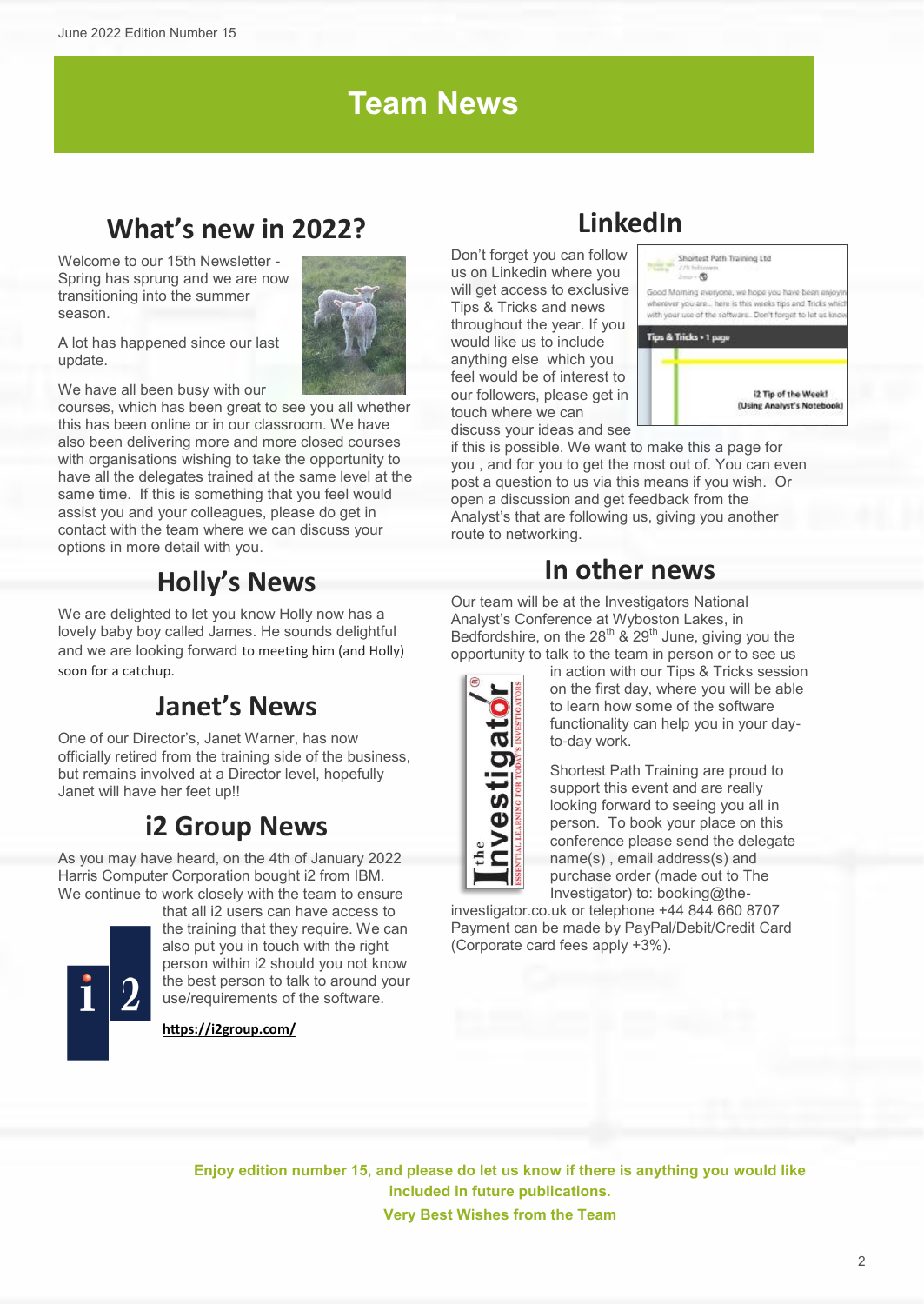### **Accessing Our Online Training**

At SPT we've been running our live, trainer-led, online courses for over two years now – since the first UK lockdown in March 2020 – alongside our schedule of traditional, in-person, classroom courses.

To host our online training, we use a combination of password secured Zoom meetings for communication, and individual virtual computers hosted on secure Amazon WorkSpaces (AWS). This means all of our online delegates can get the same hands-on experience with i2 software as they would in our physical classroom courses when using our laptops. We use Zoom because, unlike Teams, it allows you all to share your AWS screens at the same time and we, as trainers, can see them and make sure everyone is on track - this is the trainers view:



Before a delegate joins any of our online courses, we offer them an online 'systems test' to make sure that they can connect to both elements required for our online classroom from wherever they will be attending their course.

However, one recurring issue that we have encountered is that many work computers (work laptops, desktops, etc.) have a series of (very sensible) in-built security features that can prevent delegates from joining our online courses.

For example, it's likely that a work laptop won't allow you to download and install the Zoom Client and AWS Client that you would need to have the best experience of our online courses. In this case you may need to use a suitable web Browser instead. And on top of that, if you want to attend from work you may find the Firewall also blocks the internet communication channels (ports) that Zoom and AWS will need in order to actually work.

One solution to these issues is to ask your IT department to allow you to download the required programs, and to unblock the required internet ports for the duration of your course with us; and this has worked for several of our recent customers.

But asking the question, and receiving a response, from your IT department can cause a significant delay. And what do you do if IT are unwilling to allow changes to be made on your work laptop?

The most common option that many of our delegates take is to use personal computers to join our courses – thereby avoiding those obstructing work security measures.

These personal computers can take many forms - including personal laptops, desktops, or even iMacs - thy don't need i2 software on them as the AWS provides it all. - Also you may be able to use an unsecured training machine provided by your organisation.

Below is a diagram outlining the options, possible issues and some questions you may need to ask.

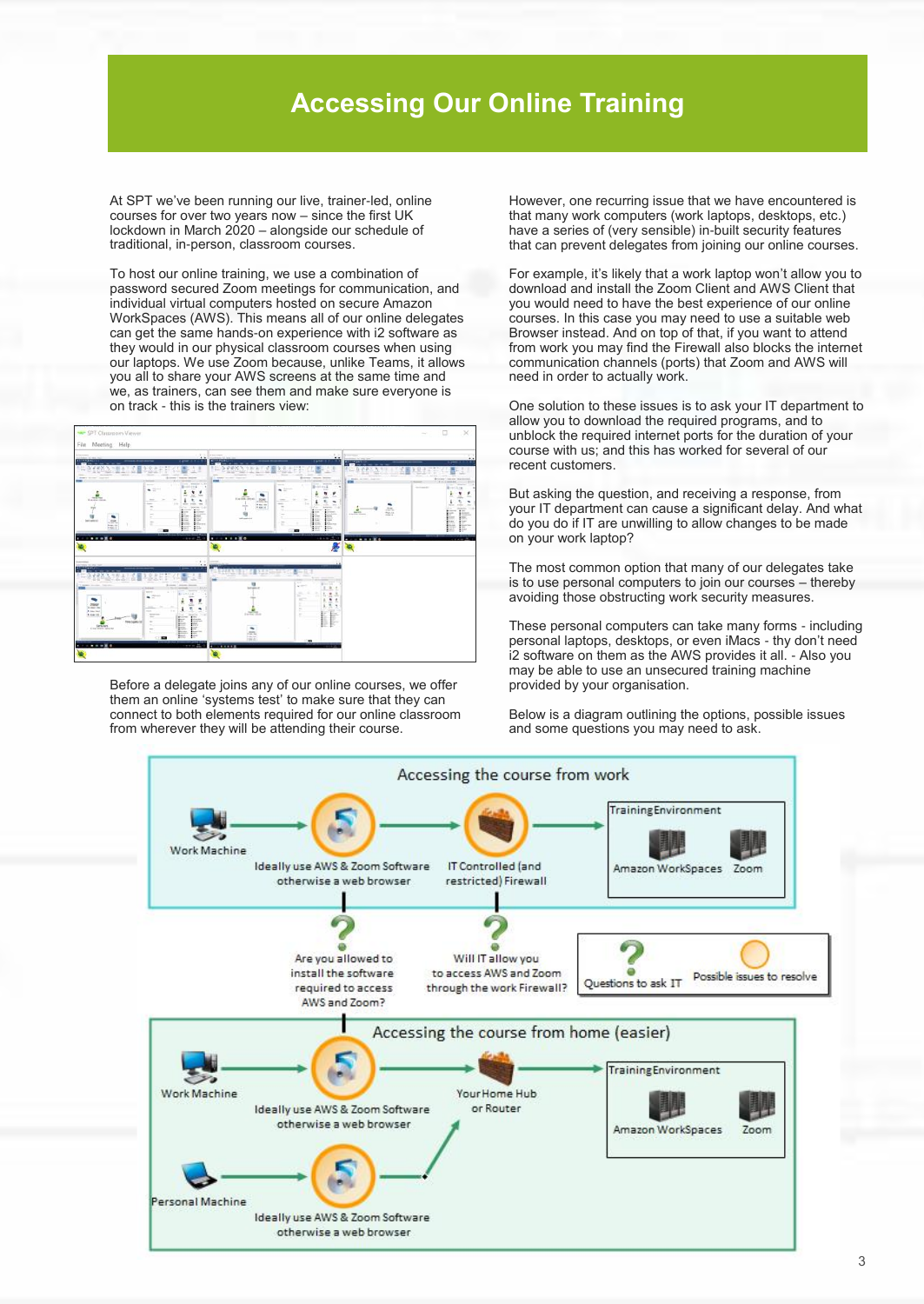# **Tips & Tricks**

View Tips & Tricks as a YouTube Video: <https://tinyurl.com/ybvfkv56>

## **Analyst's Notebook Changing the Grading System**

Any charts created using the Analyst' s Notebook Standard Template use the 5x5x5 Grading System to classify the quality of information for a chart item:

| ten Properties                                                                                                                                                                                                                                                                                                                           |  | Description:                                                                                         |                      |
|------------------------------------------------------------------------------------------------------------------------------------------------------------------------------------------------------------------------------------------------------------------------------------------------------------------------------------------|--|------------------------------------------------------------------------------------------------------|----------------------|
| Label & Identity<br>Date & Time<br>P Description & Grades<br>Meeting between Smith and<br>Attributes<br>Grey.<br>Analysis Attributes<br>Smith and Grey were<br>Cards<br>sighted meeting at the<br>Card List<br>Coach and Horses<br><b>Call Style</b><br>Public House<br>Type:<br>01/01/2021 20:00:00<br>Display<br>Picture<br>Fort<br>88 |  | Smith and Grey were sighted meeting at the Coach and Horses Public House<br>$\overline{\phantom{a}}$ |                      |
|                                                                                                                                                                                                                                                                                                                                          |  | Grades<br>Grade 11                                                                                   | Source               |
|                                                                                                                                                                                                                                                                                                                                          |  | B                                                                                                    | Type:<br>$\sim$      |
|                                                                                                                                                                                                                                                                                                                                          |  | Grade 2:                                                                                             | $\sim$<br>Reference: |
|                                                                                                                                                                                                                                                                                                                                          |  |                                                                                                      |                      |
|                                                                                                                                                                                                                                                                                                                                          |  | $\overline{z}$                                                                                       | $\sim$<br>in a       |
|                                                                                                                                                                                                                                                                                                                                          |  | Grade 3:                                                                                             |                      |
|                                                                                                                                                                                                                                                                                                                                          |  | 4                                                                                                    | $\sim$               |

If your Organisation uses a different Grading System to that defined in the Standard Template, you can define your own Grading System within the Chart Properties.

In this example we are going to change the Grading System to the National Intelligence Model 3x5x2 Grading System.

To make changes to the Grading System that your chart is using go to Chart Properties:



In Chart Properties go to Definitions | Grading System.

| Options                        | Grade 1              | Grade 2                                                        |
|--------------------------------|----------------------|----------------------------------------------------------------|
| Display                        | Entry                | Entry                                                          |
| Behaviour                      |                      |                                                                |
| Icons                          |                      |                                                                |
| Time Bar                       | 2                    | B                                                              |
| Display                        | 3                    | с                                                              |
| Interval Font                  |                      | D                                                              |
| <b>Tick Font</b>               |                      | E                                                              |
| <b>Defaults</b><br>Date & Time |                      |                                                                |
| Attribute Font                 | Delete<br>New        | Delete<br>New                                                  |
| Definitions                    |                      |                                                                |
| <b>Entity Types</b>            |                      |                                                                |
| Link Types                     | Grade 3              | Source Types                                                   |
| Attribute Classes              |                      | ×                                                              |
| <b>Attribute Entries</b>       | Entry                | Entry                                                          |
| Grading System                 |                      | Officer                                                        |
| Line Strengths                 | GIC                  | Record                                                         |
| Date & Time Formats            |                      | Victim                                                         |
| Summary                        | Delete<br><b>New</b> | Inline Edit to change a grade<br><b>STATE</b><br>Delete<br>New |

From here you can edit Grades  $1 - 3$  by using Inline Editing, Delete and New Buttons:

Note that the entries for Source Type can also be edited.

When you have finished editing the entries click on OK. These gradings will now be available in your Current Chart ONLY.

|                                                                                                                                                                                                                                                                | Item Properbes         | Description:                                                             |              |  |  |  |
|----------------------------------------------------------------------------------------------------------------------------------------------------------------------------------------------------------------------------------------------------------------|------------------------|--------------------------------------------------------------------------|--------------|--|--|--|
| Label & Identity<br>Date & Time<br>Attributes<br>Analysis Attributes<br>Cards<br>Card List<br>Style<br>Type<br>Display<br>ng between Smith and<br>Picture<br>Grey<br>Font<br>Smith and Grey were<br>sighted meeting at<br>the Coach and<br>Horses Public House | + Description & Grades | Smith and Grey were sighted meeting at the Coach and Horses Public House | ×            |  |  |  |
|                                                                                                                                                                                                                                                                |                        | Grades                                                                   | Source       |  |  |  |
| /01/2021 20:00:00                                                                                                                                                                                                                                              |                        | Grade 1:                                                                 | Type:        |  |  |  |
|                                                                                                                                                                                                                                                                |                        | $\omega$<br>$\mathbf{1}$                                                 | $\checkmark$ |  |  |  |
|                                                                                                                                                                                                                                                                |                        | Grade 2:                                                                 | Reference:   |  |  |  |
|                                                                                                                                                                                                                                                                |                        | v.<br>A                                                                  | 100          |  |  |  |
|                                                                                                                                                                                                                                                                |                        | Grade 3:                                                                 |              |  |  |  |
|                                                                                                                                                                                                                                                                |                        | $\checkmark$                                                             |              |  |  |  |
|                                                                                                                                                                                                                                                                |                        |                                                                          |              |  |  |  |

If you want this Grading to be available for future charts you can create a template from your current chart (see Edition 13).

 $\overset{\text{\tiny{(4)}}}{\longrightarrow}$  You may share templates with colleagues discuss the best way to work as a group before creating templates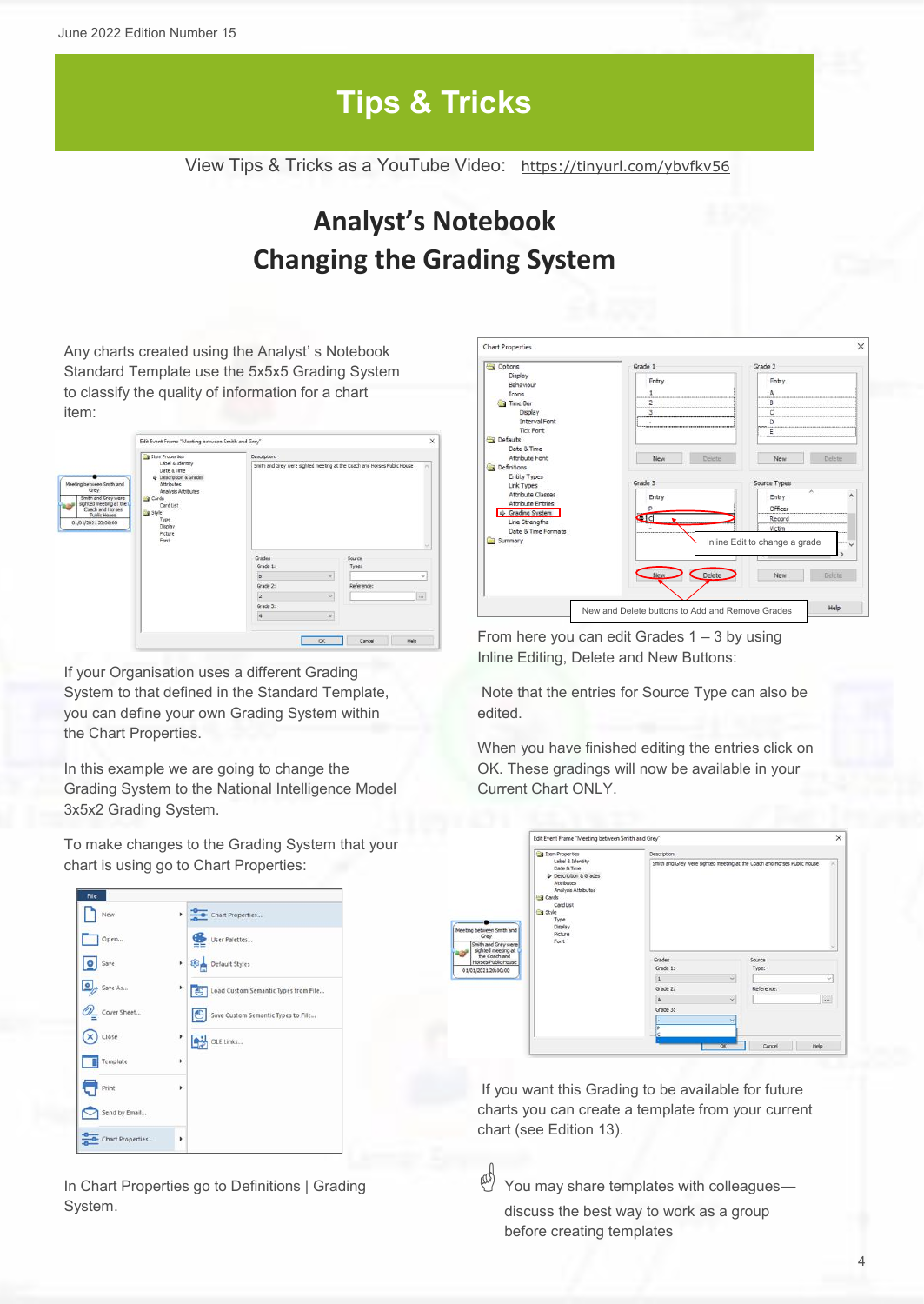# **Tips & Tricks**

View Tips & Tricks as a YouTube Video: <https://tinyurl.com/ybvfkv56>

### **iBase—In List Queries**

In List Queries can be used with single and linked entity queries. You can use the In List condition to search the database for values:

- Contained within a Text File
- Contained within a manually created List

The In List operator can be used to answer questions such as:



Are any of the telephone numbers contained in my text file already in the database? How many British males own black or blue Audis or BMWs? Are there any individuals with weapons warning with addresses in the town or Carnforth or Carley?

**Use an In List Query to see if any telephone contained within my text file are already in the Database:**



- 1. Add a condition to your Telephone Number Field
- 2. Choose the Operator 'In List'
- 3. Double Click in the Values 1 Field
- 4. Choose 'The list of values is in a text file'
- 5. Use the browse button to select the text file

|      |             |                       | Telephone Target Numbers - Notepad |
|------|-------------|-----------------------|------------------------------------|
| File |             | Edit Format View Help |                                    |
|      | 01322897256 |                       |                                    |
|      | 01632960971 |                       |                                    |
|      | 07764589230 |                       |                                    |
|      |             | 075306874457          |                                    |
|      |             | 075321228167          |                                    |
|      |             | 075333238050          |                                    |
|      |             | 075333716557          |                                    |
|      |             | 075365239995          |                                    |
|      |             | 075374441984          |                                    |
|      |             | 075375203913          |                                    |
|      |             | 075377746235          |                                    |
|      | 01226783445 |                       |                                    |
|      |             | 077453887113          |                                    |

 Text files should be structured as shown with each value on a new line.

**Use an In List Query to see if Telephones with the Telephone Number 01223567124, 01223678945 or 01223987456 are already in the Database:**

| <b>G</b> This is the list of values:      |  |  |
|-------------------------------------------|--|--|
| 01223567124<br>01223678945<br>01223987456 |  |  |

1. Add a condition to your Telephone Number Field

01632960185

- 2. Choose the Operator 'In List'
- 3. Double Click in the Values 1 Field
- 4. Choose 'This is the list of values'
- 5. Manually type in the required values with each value on a new line

Note: In List is an equal to search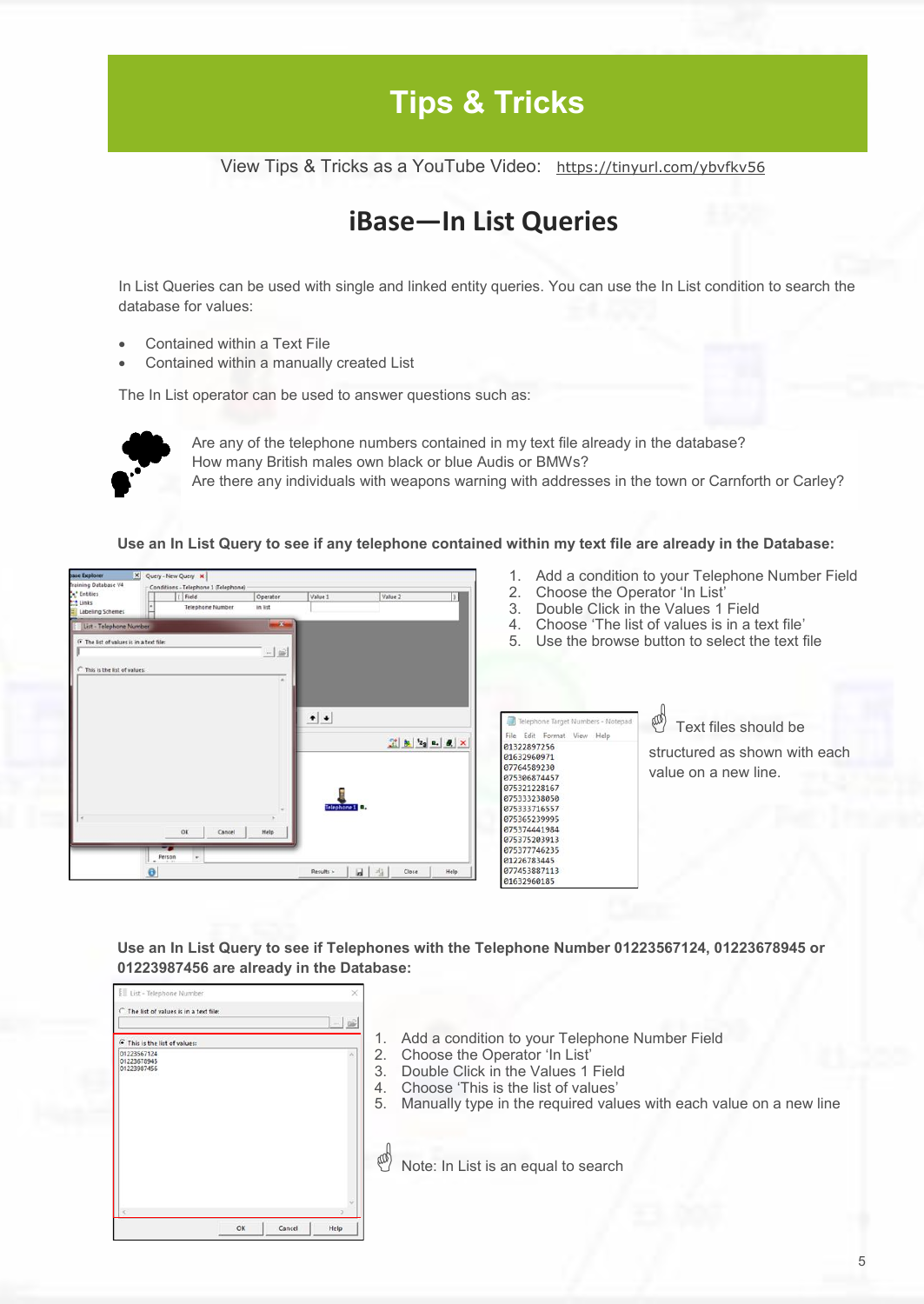## **Featured Course**

## **i2 Enterprise Insight Analysis (EIA) Standard**

Level 1 - Foundation

Duration: 2 Days

Class size: A maximum of 10 (classroom) and 8 (online)

*"I want a good overview of how to use Analyst's Notebook Premium to interact with data in the Information Store. To be confident, and to make sure I am getting the most out of it."*

#### **What Skills will you gain?**

- Gain understanding of EIA so you are best placed to apply the learning to your implementation
- Manually add records to the Information Store manually following best practice.
- Import a variety of data sets from Excel without creating duplicate records
- Use various options to locate, understand and explore key records
- Produce suitable outputs from EIA including lists and charts

#### **Objectives :**

By the end of the course delegates will be able to:

- Gain an insight into different property types and formats to assist with input of information
- Add Entity and Link Records to the Information Store manually and through importing data from Excel without creating duplicate records
- Use Quick Search, Visual Query, Filters and Expand functions to locate and explore key records
- Produce Charts and Lists of key data
- You will also be able to use i2 Analyst's Notebook Premium in combination with the Information Store to further enhance the analytical process

#### **Is this the right course for you?**

This course is for delegates who have EIA implemented at their organisation, and it focuses on using Analyst's Notebook Premium's interface with the Information Store. It is specifically for:

- New users
- Self-taught, or informally taught, users
- Those who want to refresh their knowledge

#### **Where Next?**

This course covers the interaction between Analyst's Notebook Premium and the Information Store. If you are going to use Analyst's Notebook Premium itself, you may also benefit from attending our Analyst's Notebook Standard Course which focuses on how that works.

If you are an experienced Analyst's Notebook user, you can enhance your knowledge by attending any Analyst's Notebook Level 2 – Progression Course

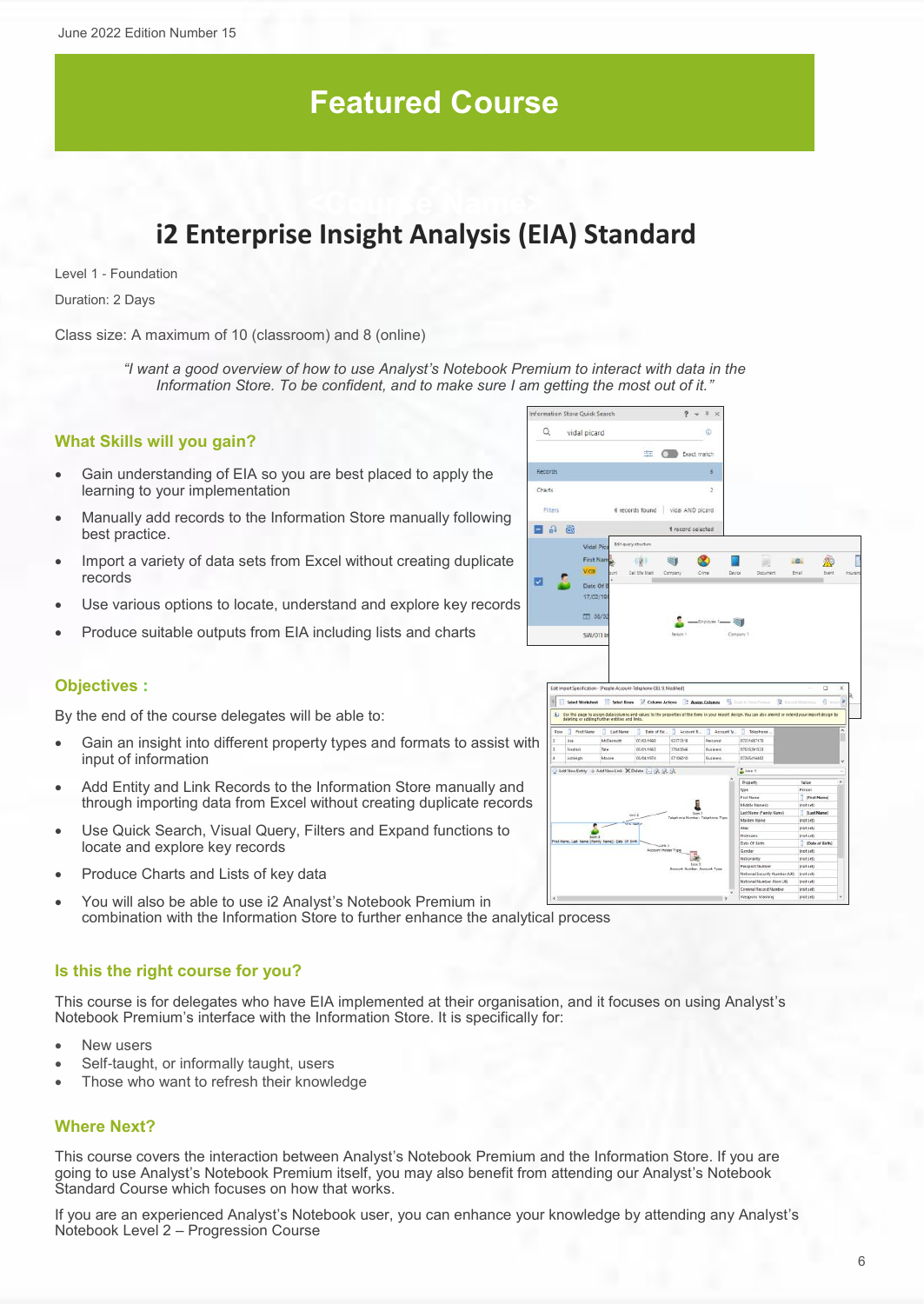## **Customised, Bespoke & Onsite Courses**

Shortest Path's customised and on-site courses may be the best solution for your training requirement.

#### **Advantages can include**

- Less time out of the office
- Savings on travel and accommodation costs
- Saving time by covering just the topics you need
- Helping in applying learning by using customer specific data and tasks

If you have a group of people who need training, or would like a customised training course, then call us to talk through the options and we can help advise on the best solution and costs. Please note we charge for a minimum of six delegates.

As with all of our training, we try our best to make things as easy as possible for you. We can help you to work out what would be suitable topics to cover.

If you provide some example data, as well as any typical tasks, we can train your students how to use the software to provide the most efficient solution.

To enable us to train at your office, all you would need to supply is a suitable room. We ship everything that is needed to arrive before the course; including laptops\*, peripherals, cables, extension leads and course materials. Our trainer will arrive early on the morning of the course and set everything up in the assigned room. It's all very straight forward!



\*Please note that it may not be practical for us to supply laptops if you are overseas, but we can always work out a solution.

## **Contact Information and How to Book**

#### **Booking Scheduled Courses**

- 1. Select your course, dates and location (from our current schedule).
- 2. Email or phone SPT to check availability.
- 3. Book provisional places.
- 4. Complete booking form to confirm places.

### **Booking Custom Courses**

- 1. Email or phone SPT to discuss requirements.
- 2. Book provisional course and dates.
- 3. Complete booking form to confirm course.

carols@shortestpathtraining.co.uk +44(0)1223967100 info@shortestpathtraining.co.uk

Shortest Path Training Limited, Future Business Centre, Kings Hedges Road. Cambridge CB4 2HY